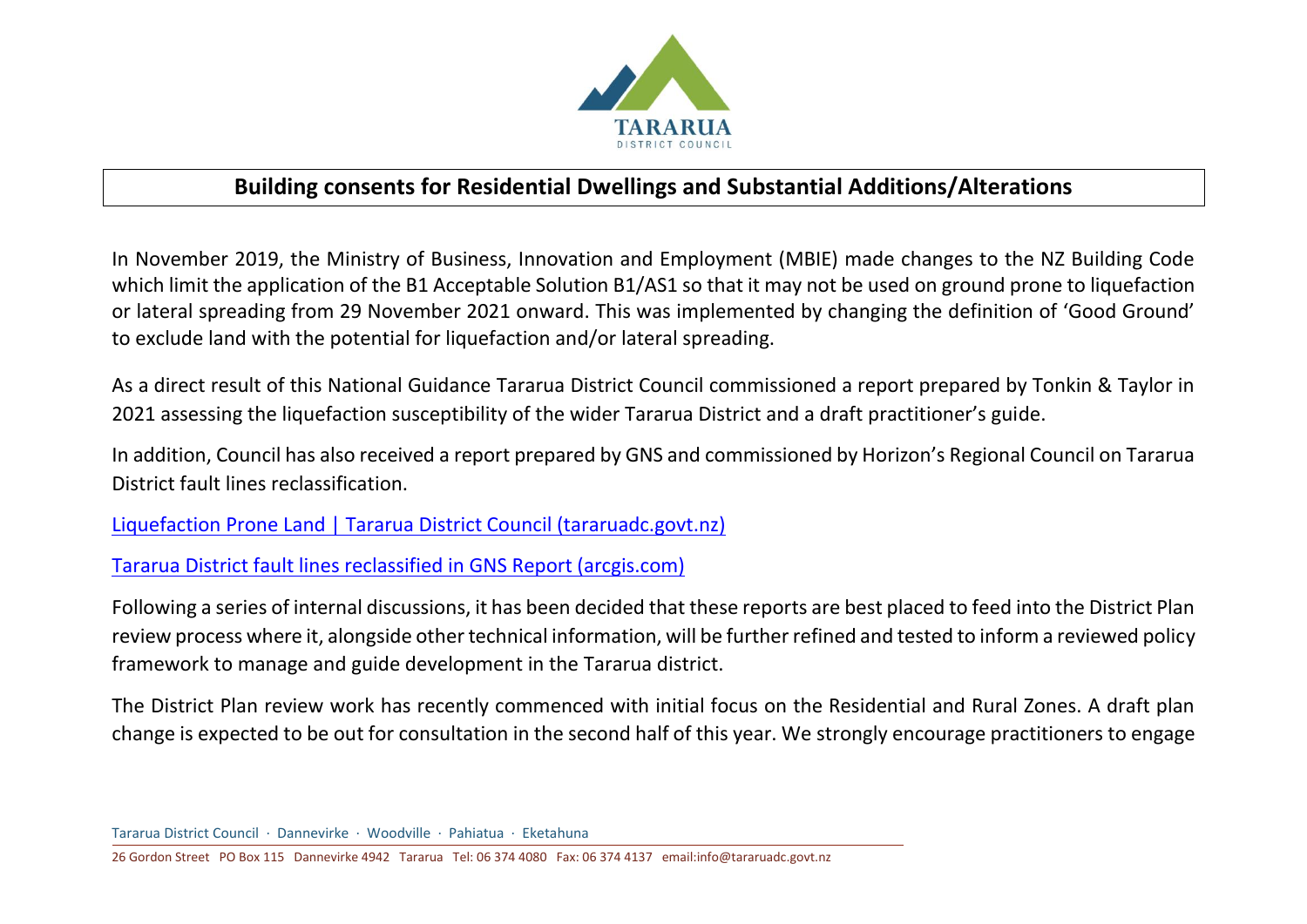in this process to help shape the policy framework moving forward. In the interim and ahead of the District Plan review this is Council's process for building consents for residential dwellings and substantial additions/alternations.

Council is still required to give effect to the changes under the Building Act and for clarification we have outlined a process for building consents for residential dwellings and substantial additions/alternations.

## **Building Consent Process for Residential Dwellings and Substantial Additions and Alternations**

**Substantial Additions/Alterations** is not defined in MBIE Guidance but TDC have interpreted this to mean additions/alternations that are equal to or greater than 50% or more of the existing building footprint (unless there is evidence of previous movement).

Please note that this does not include re-piling of houses (unless there is evidence of previous movement).

## **Step 1: The Designer will need to refer to MBIE Guidance & Tonkin & Taylor Liquefaction Vulnerability Mapping Classification:**

The liquefaction vulnerability classification of your property has been mapped and is available on Council's Website at the following link [Liquefaction Prone Land \(arcgis.com\)](https://storymaps.arcgis.com/stories/10c701e0659249ee87cf81e4d7a4c6e3)

Ground conditions will be required to be assessed so that foundations can be designed to conditions and reviewed to show appropriate designs have been provided. The Tonkin and Taylor liquefaction vulnerability study has highlighted large areas within the Tararua District where "*Liquefaction Damage is Possible*" and areas where there is insufficient information to determine the vulnerability. [Liquefaction Prone Land | Tararua District Council \(tararuadc.govt.nz\)](https://www.tararuadc.govt.nz/property/planning-and-resource-consents/liquefaction-prone-land)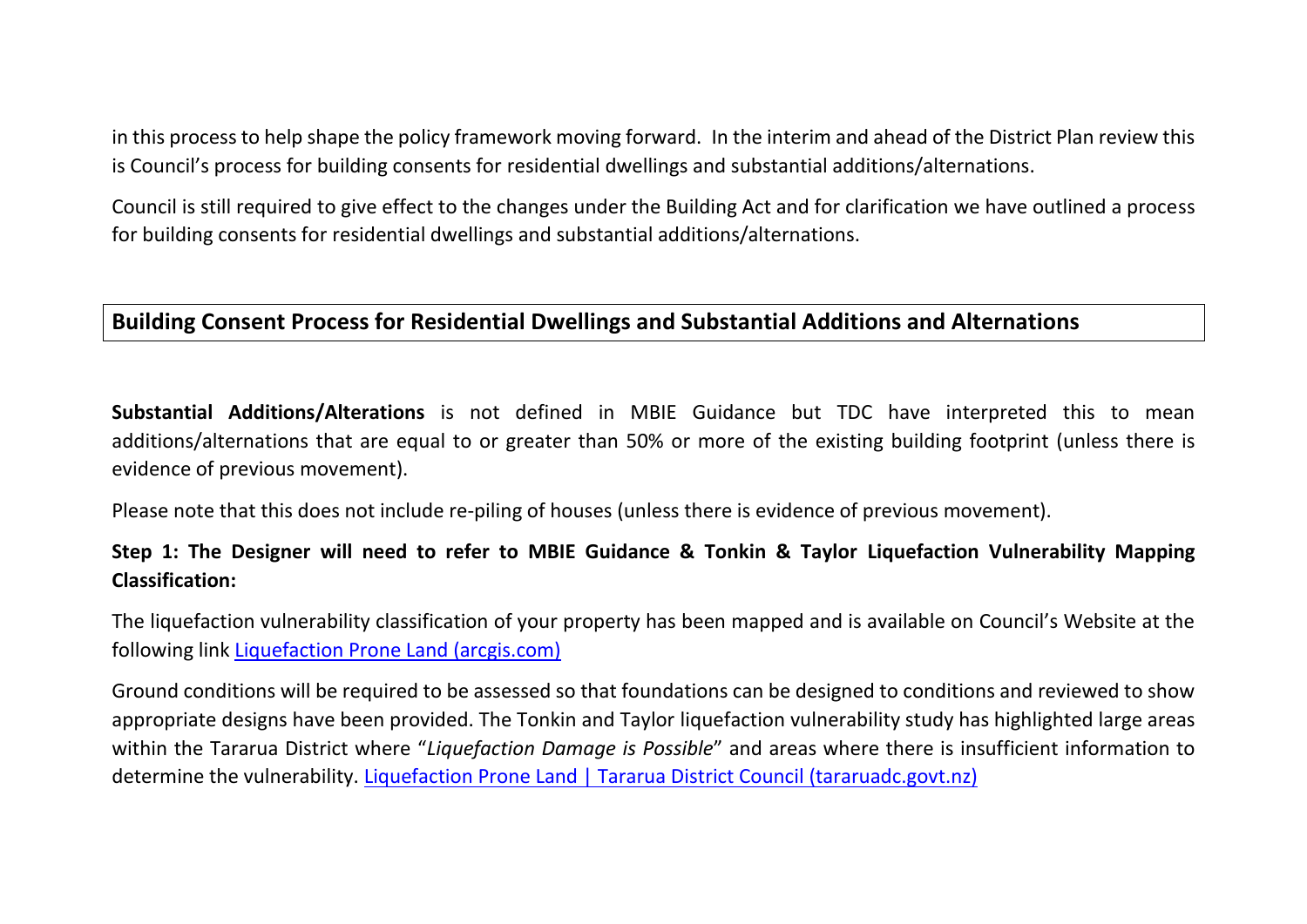To help identify suitable foundations for building work on sites subject to a liquefaction hazard, MBIE has developed the following resources to help councils, engineers and developers comply with this change. More information can be found on the MBIE website at - [Ensuring new buildings can withstand liquefaction effects | Building Performance](https://www.building.govt.nz/building-code-compliance/geotechnical-education/ensuring-new-buildings-can-withstand-liquefaction-risks/)

## **Step 2: Is the proposed works located in a liquefaction damage is 'possible' or 'undetermined'?**

If your property is located in either a 'Liquefaction damage is possible' or 'Liquefaction Category is Undetermined' area, you are required to engage a suitably qualified engineer or geotechnical engineer to carry out soil investigations to determine the foundation design. The process to follow has been outlined in Table 4.2 of the Tonkin & Taylor Practitioner Guide.

It is worth noting that if your engineer can't get down to the specified 4 metre depth, they will need to provide sound engineering justification for this departure. Please note that regardless of liquefaction risk at a site, shallow geotechnical investigations are already required for building consents in order to determine good ground pursuant to NZS3604:2011 and B1/AS1. B1/AS1 and NZS3604:2011 require boreholes and scala tests to a minimum depth of 2 metre, however, to determine the depth to ground water and refine the liquefaction vulnerability category it is preferable to increase that depth to 4 metre where possible.

[Guidance for Liquefaction Assessments in the Tararua District \(tararuadc.govt.nz\)](https://www.tararuadc.govt.nz/__data/assets/pdf_file/0015/14901/2021-12-08-Guidance-for-liquefaction-assessment-in-Tararua-District.pdf)

**Step 3: Who do you get to complete the soils assessment?** You can engage a geotechnical professional<sup>1</sup> as this is their specialist technical area however, we don't have any geotechnical engineers within our District.

Council has agreed that you can engage a suitably qualified engineer to prepare this work however, to mitigate this risk Council reserve the right to engage Tonkin & Taylor to carry out a compliance review of their report.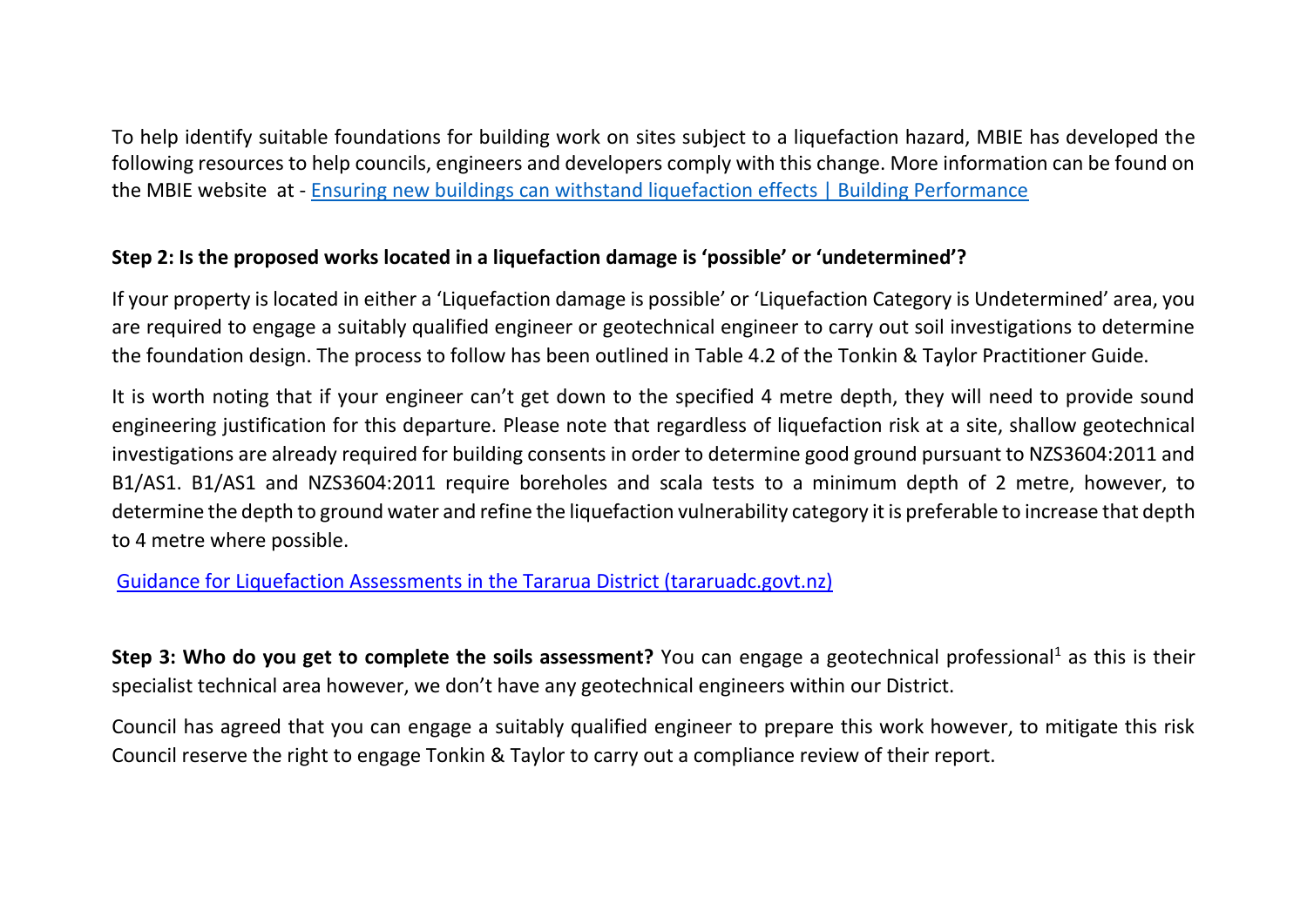Your suitably qualified engineer will need to be either an Engineering New Zealand member or a Chartered Professional Engineer under the CPEng Act 2002.

[Find an engineer | Engineering New Zealand \(engineeringnz.org\)](https://www.engineeringnz.org/public-tools/find-engineer/)

**What is a Compliance Review?** Tonkin & Taylor (T & T) have been engaged as Council's Geotechnical Engineering Experts. T&T will carry out the compliance review to confirm that your chosen suitably qualified engineer has followed an appropriate methodology and provided reasonable grounds for Council to be satisfied that the design meets Building Code requirements. This cost will be passed directly onto the customer – for a straightforward review this should cost no more than \$400-1200\* and this will take 10 working days to complete.

It is important to engage the appropriately qualified engineer to mitigate further costs, should reports not be to required standards.

\*Please note that you will be charged for actual costs of this review until a satisfactory conclusion is achieved.

**Your suitably qualified engineer will recommend a foundation design that is appropriate for the in situ ground conditions and will mitigate any associated natural hazard risk including liquefaction risk. Do it once and do it right! We want your house to last the designed lifetime.**

 $1$ <sup>-</sup> MBIE Guidance "Earthquake geotechnical engineering practice Module 2. Geotechnical investigations for earthquake engineering November 2021". The geotechnical professional should be a geotechnical engineer and/or engineering geologist who holds a current CPEng accreditation in the geotechnical practice area and/or PEngGeol registration, under the Chartered Professional Engineers of New Zealand Act 2002, or equivalent, with demonstrable extensive experience in investigating earthquake geotechnical hazards